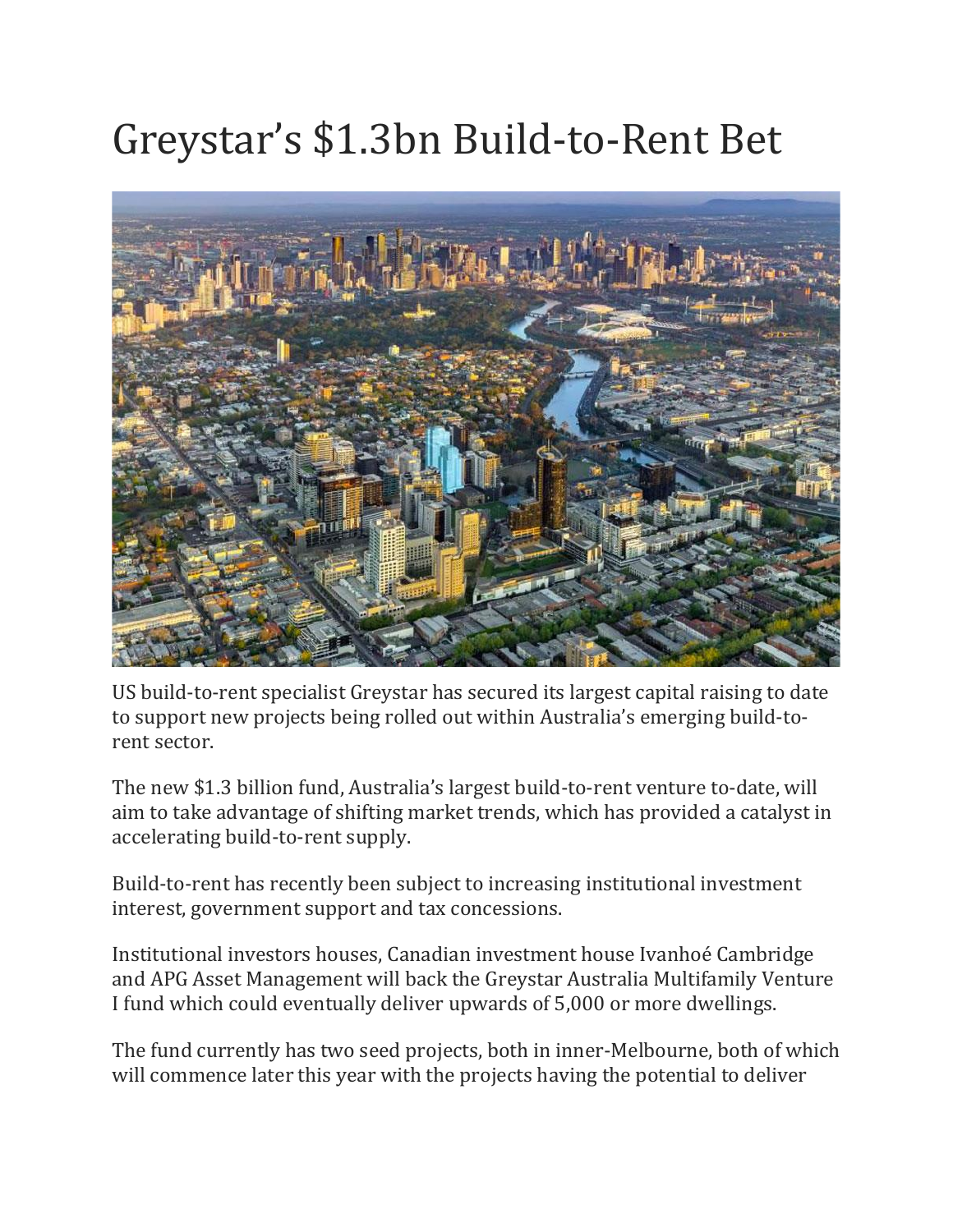over 1,300 new rental homes and create approximately 2,000 jobs over their construction phase.

Greystar picked up its South Melbourne site from Singaporean developer Chip Eng Seng for \$65 million late last year, while its second site, comprising two buildings in South Yarra, was purchased from Larry Kestelman and is currently earmarked for a \$400 million mixed-use precinct.



▲ Greystar's build-to-rent project at Gladstone Street in South Melbourne. Image: Supplied

Greystar, currently the largest operator of apartments in the United States, manages upwards of 700,000 dwellings, and holds \$48 billion in assets as well as \$21 billion in assets under development.

The firm sees the Australian rental housing market as notable for its lack of purpose-built, professionally-managed products, as renter demand has primarily been met by private owners of build-to-sell units.

"The quality of rental experience that build-to-rent offers residents in major urban centres around the world is not on offer here in Australia today," Greystar Australia managing director Chris Key said.

"As we face a major downturn in high density construction in the coming years this partnership provides us with the opportunity to make our own contribution to Australian job creation and the economic recovery post Covid-19."